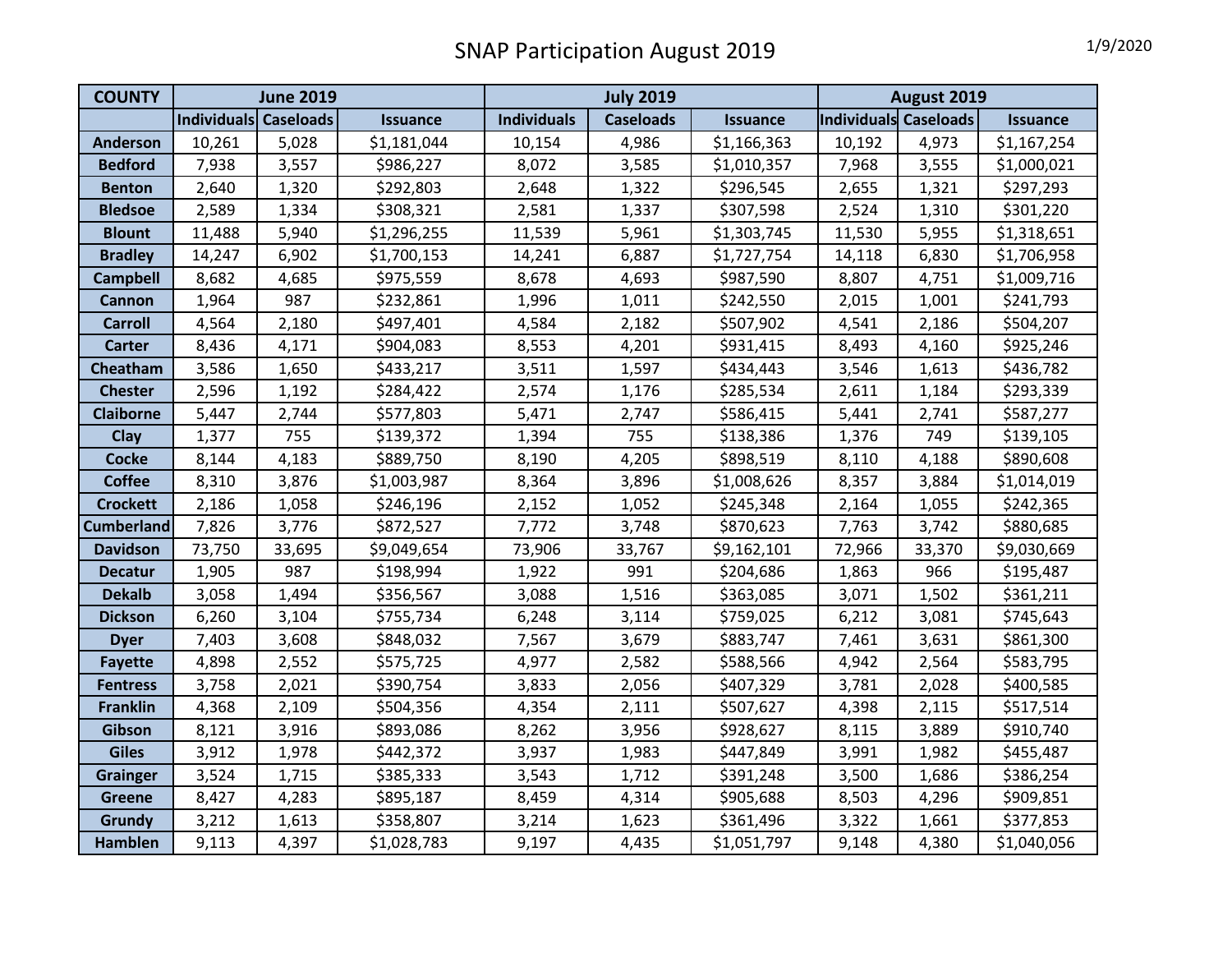## SNAP Participation August 2019

|                   | <b>June 2019</b>      |        |                 |                    |                  | August 2019     |                       |        |                 |
|-------------------|-----------------------|--------|-----------------|--------------------|------------------|-----------------|-----------------------|--------|-----------------|
| <b>COUNTY</b>     | Individuals Caseloads |        | <b>Issuance</b> | <b>Individuals</b> | <b>Caseloads</b> | <b>Issuance</b> | Individuals Caseloads |        | <b>Issuance</b> |
| <b>Hamilton</b>   | 43,276                | 21,522 | \$5,340,968     | 43,454             | 21,600           | \$5,404,753     | 43,135                | 21,423 | \$5,378,760     |
| <b>Hancock</b>    | 2,312                 | 1,235  | \$254,154       | 2,308              | 1,232            | \$257,244       | 2,268                 | 1,214  | \$255,011       |
| Hardeman          | 4,317                 | 2,207  | \$487,702       | 4,399              | 2,265            | \$503,871       | 4,363                 | 2,233  | \$499,669       |
| <b>Hardin</b>     | 4,717                 | 2,446  | \$520,512       | 4,723              | 2,441            | \$520,231       | 4,721                 | 2,431  | \$524,024       |
| <b>Hawkins</b>    | 9,056                 | 4,403  | \$995,636       | 9,102              | 4,417            | \$1,007,638     | 9,225                 | 4,456  | \$1,017,588     |
| Haywood           | 3,943                 | 2,061  | \$433,334       | 4,000              | 2,082            | \$448,039       | 3,935                 | 2,056  | \$437,403       |
| Henderson         | 4,814                 | 2,390  | \$521,444       | 4,831              | 2,376            | \$522,241       | 4,720                 | 2,335  | \$515,617       |
| <b>Henry</b>      | 5,306                 | 2,628  | \$606,165       | 5,326              | 2,622            | \$608,385       | 5,395                 | 2,653  | \$618,815       |
| <b>Hickman</b>    | 3,598                 | 1,719  | \$407,649       | 3,638              | 1,726            | \$414,632       | 3,582                 | 1,704  | \$413,096       |
| <b>Houston</b>    | 1,290                 | 600    | \$141,419       | 1,309              | 600              | \$146,874       | 1,301                 | 596    | \$147,047       |
| <b>Humphreys</b>  | 2,329                 | 1,118  | \$264,951       | 2,393              | 1,142            | \$281,133       | 2,348                 | 1,125  | \$270,346       |
| <b>Jackson</b>    | 2,022                 | 1,063  | \$224,008       | 2,013              | 1,058            | \$226,424       | 2,032                 | 1,063  | \$229,779       |
| <b>Jefferson</b>  | 6,539                 | 3,186  | \$724,517       | 6,458              | 3,149            | \$713,968       | 6,508                 | 3,155  | \$720,696       |
| Johnson           | 3,080                 | 1,686  | \$326,651       | 3,082              | 1,676            | \$329,649       | 3,069                 | 1,653  | \$328,719       |
| <b>Knox</b>       | 46,202                | 23,307 | \$5,409,711     | 46,402             | 23,370           | \$5,502,187     | 45,926                | 23,221 | \$5,463,345     |
| Lake              | 1,845                 | 1,015  | \$215,324       | 1,856              | 1,023            | \$219,586       | 1,873                 | 1,038  | \$223,021       |
| Lauderdale        | 5,819                 | 2,974  | \$690,450       | 5,902              | 2,982            | \$709,085       | 5,867                 | 2,983  | \$707,724       |
| <b>Lawrence</b>   | 5,906                 | 2,832  | \$642,090       | 5,999              | 2,852            | \$661,670       | 5,943                 | 2,814  | \$655,836       |
| <b>Lewis</b>      | 1,800                 | 930    | \$196,132       | 1,855              | 931              | \$202,401       | 1,800                 | 912    | \$197,365       |
| Lincoln           | 4,774                 | 2,210  | \$542,086       | 4,902              | 2,265            | \$560,061       | 4,824                 | 2,211  | \$550,578       |
| Loudon            | 4,267                 | 2,068  | \$476,688       | 4,329              | 2,087            | \$490,392       | 4,278                 | 2,061  | \$488,250       |
| <b>Macon</b>      | 4,422                 | 2,080  | \$519,395       | 4,543              | 2,121            | \$542,798       | 4,538                 | 2,114  | \$546,137       |
| <b>Madison</b>    | 15,693                | 7,584  | \$1,836,830     | 15,784             | 7,594            | \$1,857,419     | 15,710                | 7,548  | \$1,856,606     |
| <b>Marion</b>     | 4,687                 | 2,288  | \$557,048       | 4,745              | 2,311            | \$565,146       | 4,705                 | 2,309  | \$569,975       |
| <b>Marshall</b>   | 3,721                 | 1,710  | \$420,360       | 3,718              | 1,695            | \$422,529       | 3,726                 | 1,719  | \$425,746       |
| <b>Maury</b>      | 9,296                 | 4,402  | \$1,096,852     | 9,410              | 4,440            | \$1,117,426     | 9,241                 | 4,362  | \$1,090,529     |
| <b>Meigs</b>      | 2,096                 | 1,054  | \$248,968       | 2,074              | 1,046            | \$245,528       | 2,050                 | 1,037  | \$243,762       |
| <b>Monroe</b>     | 6,739                 | 3,284  | \$745,391       | 6,696              | 3,306            | \$751,347       | 6,672                 | 3,269  | \$735,008       |
| <b>Montgomery</b> | 22,272                | 9,736  | \$2,684,405     | 22,336             | 9,790            | \$2,733,356     | 22,526                | 9,872  | \$2,773,160     |
| <b>Moore</b>      | 492                   | 224    | \$54,122        | 496                | 230              | \$55,466        | 492                   | 227    | \$55,319        |
| <b>Morgan</b>     | 3,246                 | 1,628  | \$354,863       | 3,224              | 1,618            | \$356,410       | 3,218                 | 1,616  | \$355,803       |
| <b>McMinn</b>     | 7,946                 | 3,797  | \$929,954       | 7,875              | 3,774            | \$921,072       | 8,031                 | 3,809  | \$941,829       |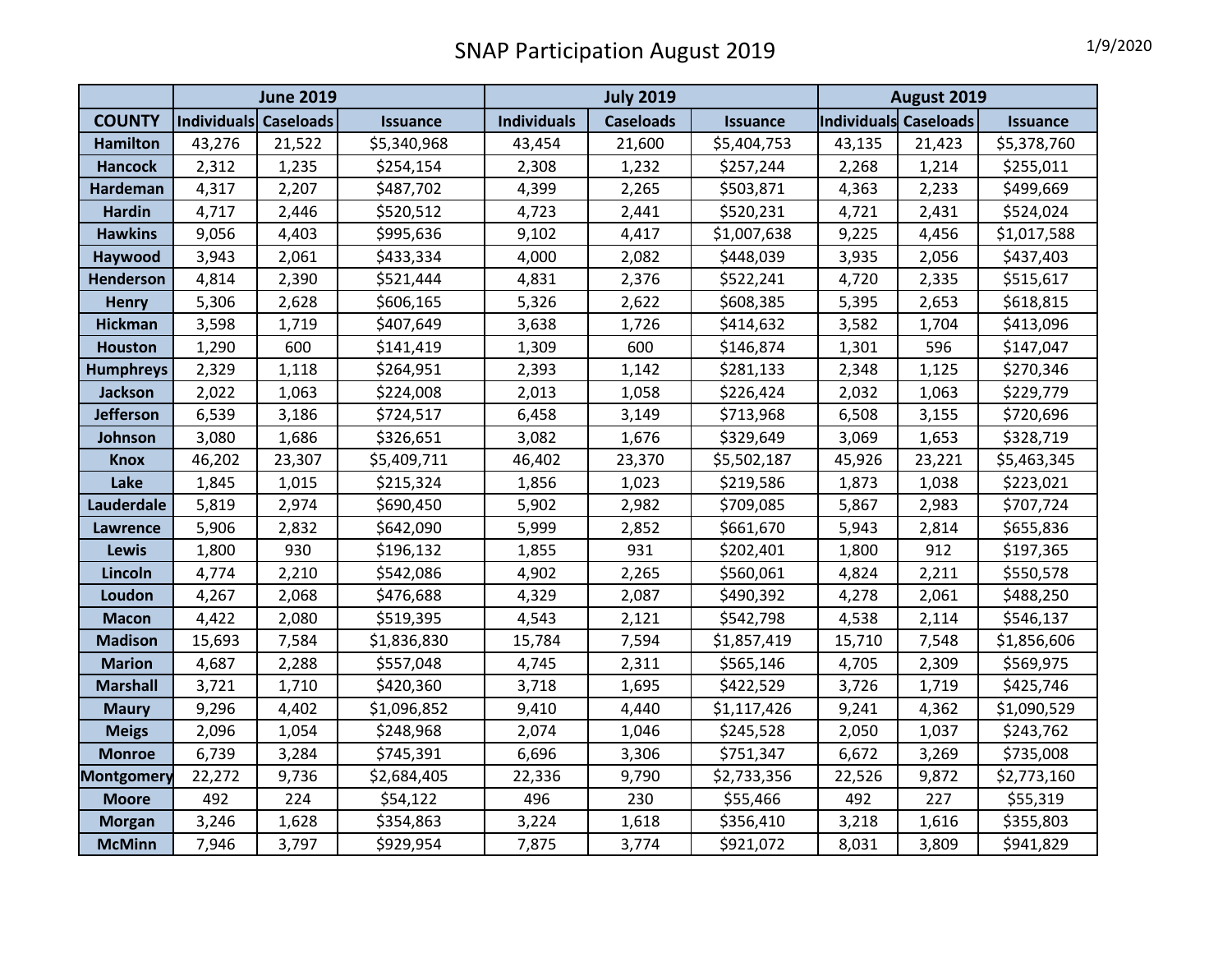## SNAP Participation August 2019 1/9/2020

| <b>COUNTY</b>     | <b>June 2019</b>      |         |                 | <b>July 2019</b>   |                  |                 | August 2019           |         |                 |
|-------------------|-----------------------|---------|-----------------|--------------------|------------------|-----------------|-----------------------|---------|-----------------|
|                   | Individuals Caseloads |         | <b>Issuance</b> | <b>Individuals</b> | <b>Caseloads</b> | <b>Issuance</b> | Individuals Caseloads |         | <b>Issuance</b> |
| <b>McNairy</b>    | 4,453                 | 2,417   | \$485,608       | 4,515              | 2,435            | \$497,224       | 4,436                 | 2,387   | \$488,212       |
| <b>Obion</b>      | 5,071                 | 2,508   | \$575,189       | 5,126              | 2,534            | \$585,431       | 5,122                 | 2,527   | \$585,734       |
| <b>Overton</b>    | 3,064                 | 1,593   | \$324,808       | 3,052              | 1,575            | \$324,375       | 2,956                 | 1,540   | \$313,045       |
| <b>Perry</b>      | 1,299                 | 620     | \$144,186       | 1,326              | 631              | \$147,323       | 1,305                 | 625     | \$145,491       |
| <b>Pickett</b>    | 797                   | 419     | \$81,807        | 752                | 405              | \$76,687        | 772                   | 413     | \$80,062        |
| <b>Polk</b>       | 2,418                 | 1,180   | \$265,888       | 2,392              | 1,170            | \$261,265       | 2,364                 | 1,161   | \$262,482       |
| Putnam            | 9,709                 | 4,829   | \$1,131,384     | 9,776              | 4,852            | \$1,149,604     | 9,689                 | 4,820   | \$1,144,971     |
| Rhea              | 5,956                 | 2,866   | \$695,258       | 5,906              | 2,860            | \$694,825       | 5,855                 | 2,849   | \$696,102       |
| Roane             | 6,955                 | 3,396   | \$785,309       | 7,017              | 3,424            | \$807,575       | 6,973                 | 3,387   | \$796,197       |
| Robertson         | 7,347                 | 3,421   | \$902,636       | 7,317              | 3,383            | \$902,302       | 7,318                 | 3,381   | \$909,065       |
| <b>Rutherford</b> | 24,617                | 10,662  | \$3,015,172     | 24,825             | 10,786           | \$3,084,963     | 24,605                | 10,660  | \$3,046,404     |
| <b>Scott</b>      | 5,883                 | 3,049   | \$651,291       | 5,921              | 3,053            | \$657,802       | 5,978                 | 3,070   | \$661,671       |
| Sequatchie        | 2,803                 | 1,363   | \$328,746       | 2,834              | 1,378            | \$335,910       | 2,812                 | 1,373   | \$333,639       |
| <b>Sevier</b>     | 9,158                 | 4,322   | \$990,281       | 9,004              | 4,238            | \$978,983       | 8,929                 | 4,197   | \$970,159       |
| <b>Shelby</b>     | 191,622               | 87,807  | \$24,763,077    | 192,922            | 88,397           | \$25,085,033    | 191,734               | 87,859  | \$25,164,861    |
| Smith             | 2,481                 | 1,186   | \$290,167       | 2,453              | 1,182            | \$291,630       | 2,440                 | 1,178   | \$286,768       |
| <b>Stewart</b>    | 1,617                 | 743     | \$173,931       | 1,681              | 766              | \$182,854       | 1,630                 | 741     | \$174,798       |
| <b>Sullivan</b>   | 21,044                | 10,437  | \$2,353,147     | 21,230             | 10,496           | \$2,403,329     | 21,038                | 10,429  | \$2,379,050     |
| <b>Sumner</b>     | 14,199                | 6,423   | \$1,715,665     | 14,396             | 6,487            | \$1,762,547     | 14,220                | 6,408   | \$1,732,781     |
| <b>Tipton</b>     | 8,625                 | 4,064   | \$1,029,047     | 8,730              | 4,094            | \$1,050,958     | 8,682                 | 4,052   | \$1,034,606     |
| <b>Trousdale</b>  | 1,229                 | 623     | \$148,071       | 1,234              | 612              | \$149,389       | 1,270                 | 618     | \$155,421       |
| <b>Unicoi</b>     | 2,693                 | 1,395   | \$283,427       | 2,666              | 1,388            | \$285,463       | 2,612                 | 1,366   | \$279,981       |
| <b>Union</b>      | 3,736                 | 1,733   | \$413,701       | 3,743              | 1,731            | \$419,268       | 3,699                 | 1,700   | \$410,585       |
| <b>Van Buren</b>  | 890                   | 428     | \$95,465        | 883                | 429              | \$95,819        | 884                   | 424     | \$94,804        |
| <b>Warren</b>     | 7,041                 | 3,389   | \$817,053       | 6,997              | 3,370            | \$819,333       | 6,958                 | 3,359   | \$816,631       |
| Washington        | 14,474                | 7,517   | \$1,660,684     | 14,380             | 7,481            | \$1,664,266     | 14,201                | 7,397   | \$1,650,372     |
| <b>Wayne</b>      | 2,058                 | 1,054   | \$213,730       | 2,050              | 1,050            | \$215,298       | 2,083                 | 1,058   | \$219,901       |
| <b>Weakley</b>    | 4,690                 | 2,376   | \$521,290       | 4,781              | 2,427            | \$538,532       | 4,770                 | 2,421   | \$538,968       |
| White             | 4,178                 | 2,008   | \$460,953       | 4,254              | 2,034            | \$476,348       | 4,201                 | 2,018   | \$473,443       |
| Williamson        | 3,973                 | 1,855   | \$468,312       | 3,984              | 1,849            | \$470,663       | 3,976                 | 1,823   | \$472,492       |
| <b>Wilson</b>     | 9,006                 | 4,307   | \$1,103,112     | 9,141              | 4,346            | \$1,135,742     | 9,155                 | 4,326   | \$1,149,833     |
| <b>Total</b>      | 884,898               | 424,187 | 105,263,539     | 889,451            | 425,864          | 106,762,286     | 884,173               | 423,135 | 106,438,076     |